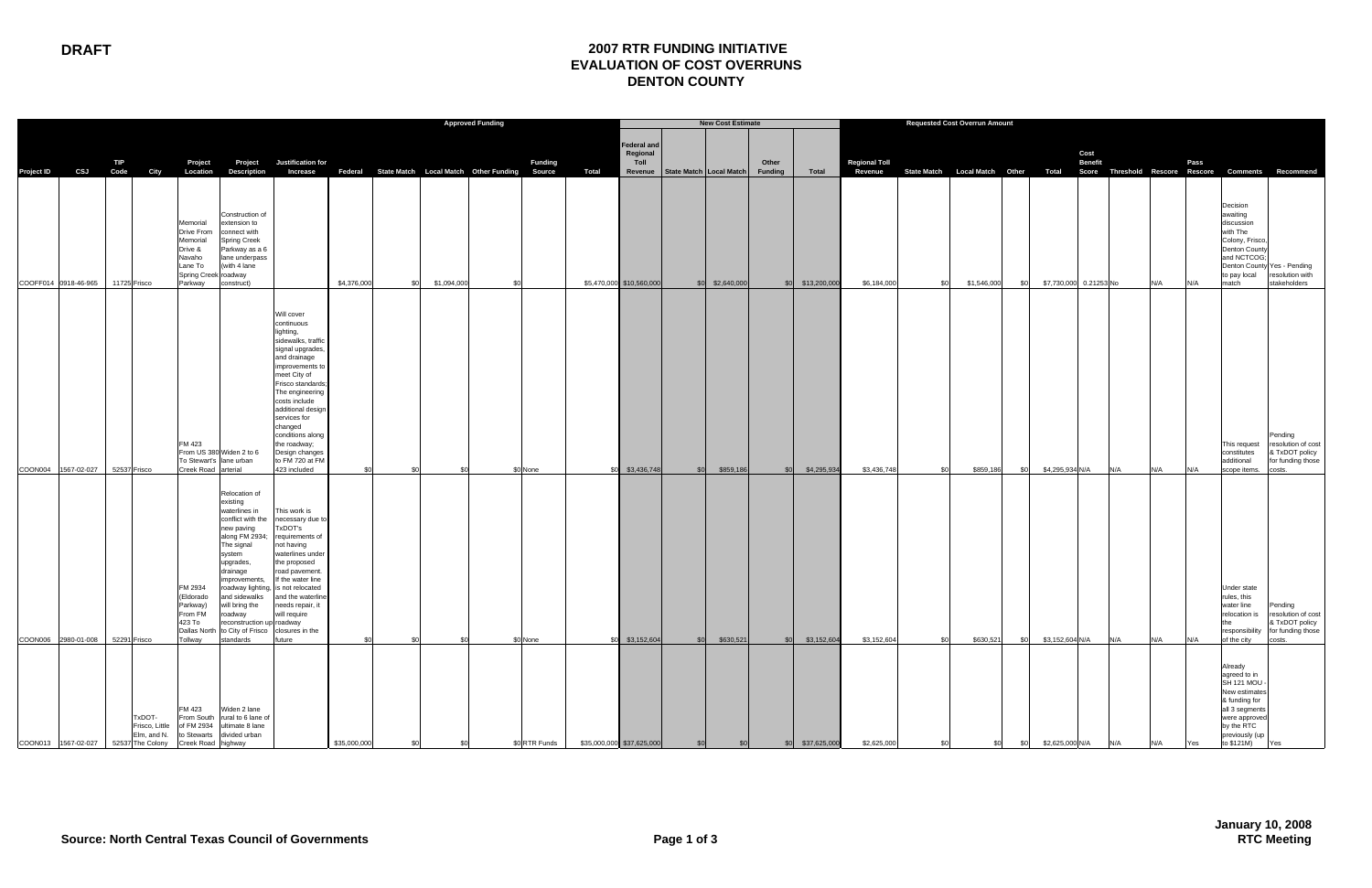## **DRAFT 2007 RTR FUNDING INITIATIVE EVALUATION OF COST OVERRUNS DENTON COUNTY**

|            |                     |                                                                   |                                                                               |                                                                                                                                                                                                            |                               |              | <b>Approved Funding</b>                              |             |                     |                                                                                                             |              |                                 |                                                   | <b>New Cost Estimate</b> |                         |                                                                            |                                 |  |                    | <b>Requested Cost Overrun Amount</b> |                        |                          |     |     |      |                                                                                                                                       |                                                                                        |
|------------|---------------------|-------------------------------------------------------------------|-------------------------------------------------------------------------------|------------------------------------------------------------------------------------------------------------------------------------------------------------------------------------------------------------|-------------------------------|--------------|------------------------------------------------------|-------------|---------------------|-------------------------------------------------------------------------------------------------------------|--------------|---------------------------------|---------------------------------------------------|--------------------------|-------------------------|----------------------------------------------------------------------------|---------------------------------|--|--------------------|--------------------------------------|------------------------|--------------------------|-----|-----|------|---------------------------------------------------------------------------------------------------------------------------------------|----------------------------------------------------------------------------------------|
| Project ID | CSJ Code            | TIP<br>City                                                       | Project<br>Location                                                           | Project<br>Description                                                                                                                                                                                     | Justification for<br>Increase |              | Federal State Match Local Match Other Funding Source |             |                     | <b>Funding</b>                                                                                              | <b>Total</b> | Federal and<br>Regional<br>Toll | Revenue   State Match   Local Match               |                          | Other<br><b>Funding</b> | Total                                                                      | <b>Regional Toll</b><br>Revenue |  |                    |                                      |                        | Cost<br><b>Benefit</b>   |     |     | Pass |                                                                                                                                       | State Match Local Match Other Total Score Threshold Rescore Rescore Comments Recommend |
|            |                     | COON016 1567-01-029 11531 Little Elm                              | FM 720<br>From West<br>of Garza<br>Lane To<br>West of FM<br>423               | Widen 2 lane<br>rural to 4 lane of<br>ultimate 6 lane<br>divided urban<br>highway;<br>replacing two on<br>system bridges<br>021 Harts<br>Branch and -022<br>Little Elm Creek<br>arm over Lake<br>ewisville |                               | \$45,000,000 | \$0                                                  | \$0         |                     | Denton<br>County<br>Overmatch &<br>\$0 Toll Bonds                                                           |              | \$45,000,000 \$18,611,000       | \$0                                               |                          |                         | \$0 \$21,250,000 \$39,861,000                                              | \$0                             |  | .SC                | \$0<br>- \$0                         |                        | \$0 N/A                  | N/A | N/A | N/A  | \$45M already<br>committed<br>through SH<br><b>121 MOU</b>                                                                            | No additional<br>action or funding<br>required                                         |
|            |                     | COON019 2980-01-008 52291 TxDOT-Frisco County line) urban highway | FM 2934 (EI<br>Dorado)<br>From FM<br>423 To<br>Tollway<br>(Collin             | Dallas North Widen existing 2<br>lane rural to 6<br>lane divided                                                                                                                                           |                               | \$23,800,000 | \$0                                                  |             |                     | \$0 RTR Funds                                                                                               |              | \$23,800,000 \$26,418,000       | \$0                                               | \$0                      | \$0                     | \$26,418,000                                                               | \$2,618,000                     |  | \$0                | \$0                                  | \$2,618,000 N/A<br>\$0 |                          | N/A | N/A | N/A  | Part of SH 121<br>MOU - RTC<br>previously<br>approved up to<br>\$23.8M; Staff<br>recommends<br>funding<br>additional<br>\$2.6M        | Yes                                                                                    |
|            | COON021 2054-02-016 | Denton,<br>Corinth,<br>11432 Hickory Creek East                   | FM 2181<br>From<br>Hickory<br>Creek Road<br>To West<br>Frontage<br>Road IH 35 | Widen 2 lane<br>rural roadway to<br>6 lane divided<br>urban                                                                                                                                                |                               | \$18,720,000 | \$4,680,000                                          | \$5,600,000 |                     | Partnership<br>between<br>Corinth,<br>Denton,<br>Denton<br>County, and<br>Hickory<br>\$0 Creek              |              |                                 | \$29,000,000 \$37,248,750 \$4,680,000 \$5,600,000 |                          |                         | \$0 \$47,528,750                                                           | \$18,528,750                    |  | \$0                | \$0                                  | \$0                    | \$18,528,750 0.14099 Yes |     | N/A | N/A  | \$18,720,000<br>STP-MM,<br>\$18,528,750<br><b>RTR</b>                                                                                 | Yes                                                                                    |
|            | COON023 0134-09-034 | 11225 Denton                                                      | US 380 From<br>West of<br>To US 77 urban                                      | Widen 4 to 6<br>Bonnie Brae lane divided                                                                                                                                                                   |                               | \$6,704,000  | \$1,676,000                                          |             |                     | Cat 1 - Prvt<br>Maintenance<br>& Cat 11 -<br>\$7,200,000 Discretionary                                      |              |                                 | \$15,580,000 \$10,406,920 \$1,676,000             | \$0                      |                         | \$7,200,000 \$19,282,920                                                   | \$3,702,920                     |  | \$0                | \$0                                  | \$3,702,920<br>\$0     | 0.0602 Yes               |     | N/A | N/A  | \$6,704,000 -<br>STP-MM,<br>\$3,702,920 -<br>RTR; Local<br>match covered<br>by RTR funds<br>do to adjacent<br>developer<br>commitment | Yes                                                                                    |
|            |                     | COON024 0081-11-012 11217 Denton                                  | FM 426<br>East of LP<br>288                                                   | From West Widen 2 lane<br>of LP 288 To roadway to 4<br>lane divided<br>urban                                                                                                                               |                               |              | \$4,800,000 \$1,200,000                              | \$0         | \$0                 |                                                                                                             |              |                                 | \$6,000,000 \$14,543,512 \$1,200,000              | \$0                      |                         | \$0 \$15,743,512                                                           | \$9,743,512                     |  | SOI.               | \$0                                  | \$0                    | \$9,743,512 0.07992 Yes  |     | N/A | N/A  | \$4,800,000 -<br>STP-MM.<br>\$9,743,512 -<br>RTR; Local<br>match covered<br>by RTR due to<br>Prior TxDOT<br>Commitment<br>on LP 288   | Yes                                                                                    |
|            |                     | COON027 0619-05-034 52512 Lewisville                              | FM 544<br>From FM<br>2281 To<br>West of<br>Josey Lane urban                   | Reconstruct and<br>widen rural to 6<br>lane divided                                                                                                                                                        |                               | \$0          | \$3,355,800                                          |             | \$13,423,200 County | Cat 10 -<br>Miscellaneou<br>s (Cong<br>Earmark<br>\$1.9M), Cat<br>11 - Dist<br>Discretionary,<br>and Denton |              |                                 |                                                   |                          |                         | \$16,779,000 \$5,224,800 \$3,355,800 \$1,306,200 \$13,423,200 \$23,310,000 | \$5,224,800                     |  | \$1,306,200<br>\$0 |                                      | \$0                    | \$6,531,000 0.14304 Yes  |     | N/A |      |                                                                                                                                       |                                                                                        |

**January 10, 2008 RTC Meeting**